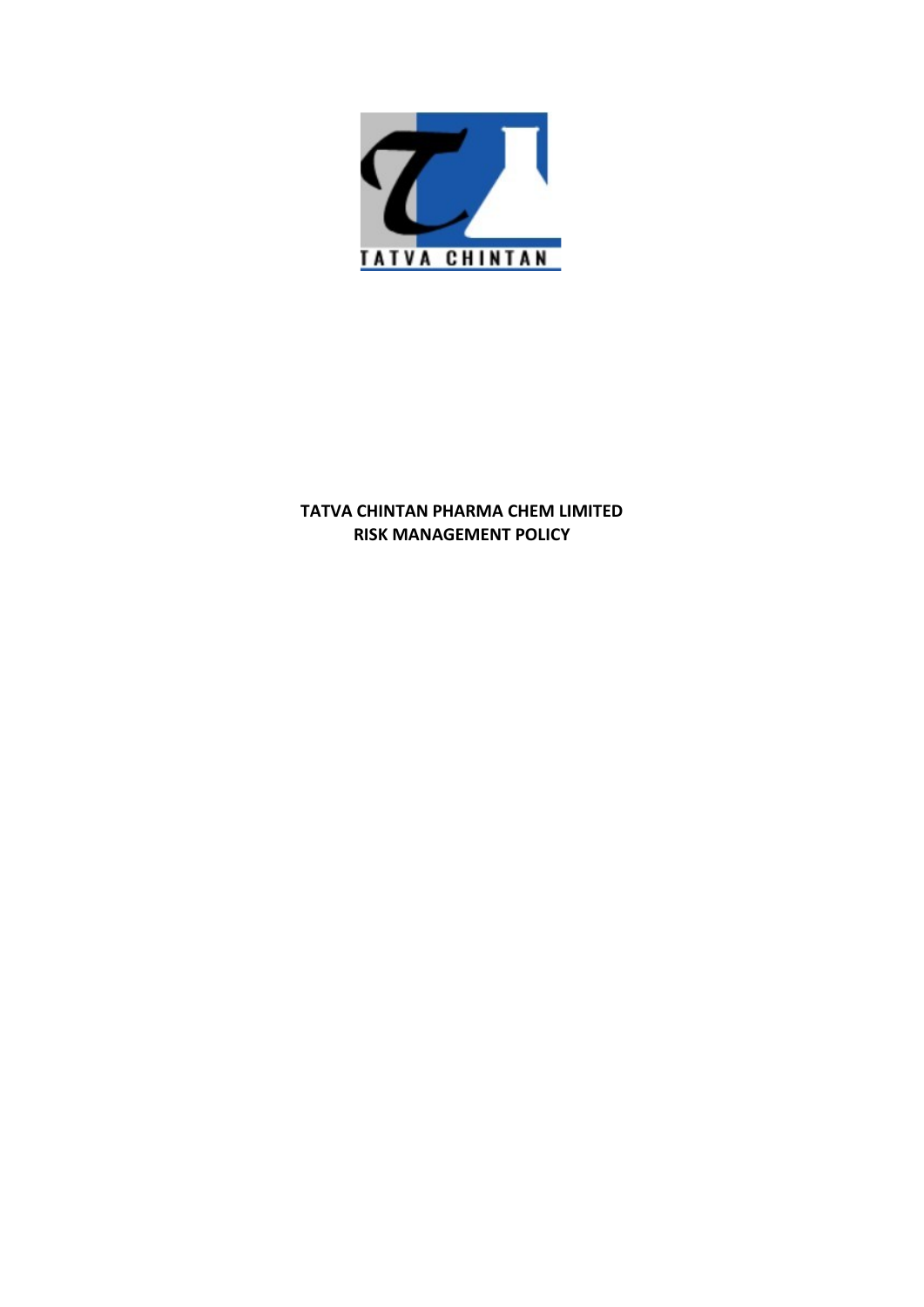|                                                                | <b>RISK MANAGEMENT POLICY</b> |  |
|----------------------------------------------------------------|-------------------------------|--|
|                                                                | $1.0\,$                       |  |
| <b>Name of Document</b><br>Version<br>Policy/Code/Manual/Other | Policy                        |  |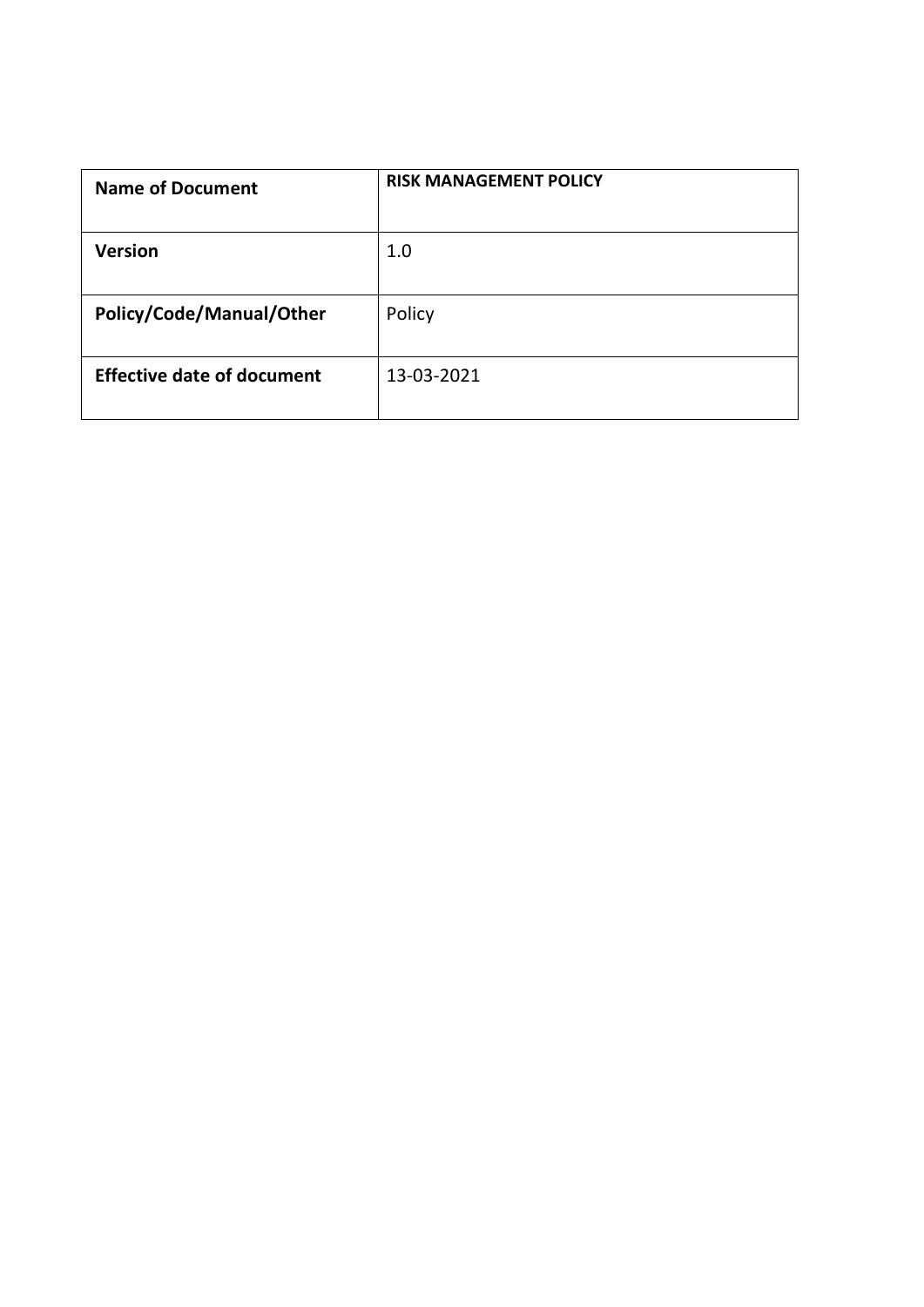# Introduction:

Introduction:<br>Section 134(3) of the Companies Act, 2013 requires a statement to be included in the report<br>of the board of directors ("Board") of Tatva Chintan Pharma Chem Limited ("Tatva Chintan"<br>or the "Company"), indicat **Introduction:**<br>Section 134(3) of the Companies Act, 2013 requires a statement to be included in the report<br>of the board of directors ("Board") of Tatva Chintan Pharma Chem Limited ("Tatva Chintan"<br>or the "Company"), indic **Introduction:**<br>Section 134(3) of the Companies Act, 2013 requires a statement to be included in the report<br>of the board of directors ("Board") of Tatva Chintan Pharma Chem Limited ("Tatva Chintan"<br>policy for the Company") **Introduction:**<br>Section 134(3) of the Companies Act, 2013 requires a statement to be included in the report<br>of the board of directors ("Board") of Tatva Chintan Pharma Chem Limited ("Tatva Chintan"<br>or the "Company"), indic **Introduction:**<br>Section 134(3) of the Companies Act, 2013 requires a statement to be included in the report<br>of the board of directors ("Board") of Tatva Chintan Pharma Chem Limited ("Tatva Chintan"<br>or the "Company"), indic Introduction:<br>Section 134(3) of the Companies Act, 2013 requires a statement to be included in the report<br>of the board of directors ("Board") of Tatva Chintan Pharma Chem Limited ("Tatva Chintan"<br>or the "Company"), indicat Introduction:<br>
Section 134(3) of the Companies Act, 2013 requires a statement to be included in the report<br>
of the board of directors ("Board") of Tatva Chintan Pharma Chem Limited ("Tatva Chintan"<br>
or the "Company"), indi Introduction:<br>Section 134(3) of the Companies Act, 2013 requires a statement to be included in the report<br>of the board of directors ("Board") of Tatva Chintan Pharma Chem Limited ("Tatva Chintan"<br>or the "Company"), indicat **Introduction:**<br>Section 134(3) of the Companies Act, 2013 requires a statement to be included in the report<br>of the board of directors ("Board") of Tatva Chintan Pharma Chem Limited ("Tatva Chintan"<br>or the "Company"), indic **Introduction:**<br>Section 134(3) of the Companies Act, 2013 requires a statement to be included in the report<br>of the board of directors ("Board") of Tatva Chintan Pharma Chem Limited ("Tatva Chintan"<br>policy for the Company") **Introduction:**<br> **Section 134(3) of the Companies Act, 2013 requires a statement to be included in<br>
Section 134(3) of the Company<sup>o</sup>, indicating development and implementation of a risk material<br>
or the "Company"), indicat** Introduction:<br>
Section 134(3) of the Companies Act, 2013 requires a statement to be included in the report<br>
of the board of directors ("Board") of Tatva Chintan Pharma Chem Limited ("Tatva Chintan"<br>
or the "Company"), indi Introduction:<br>Section 134(3) of the Companies Act, 2013 requires a statement to be included in the report<br>of the board of directors ("Board") of Tatva Chintan Pharma Chem Limited ("Tatva Chintan"<br>or the "Company"), indicat Section 134(3) of the Companies Act, 2013 requires a statement to be included in the report<br>of the board of directors ("Board") of Tatva Chintan Pharma Chem Limited ("Tatva Chintan"<br>or the "Company"), indicating developmen

Section 1343) of the Companies Act, 2013 requires a statement to be included in the report<br>of the board of directors ("Board") of Tatva Chintan Pharma Chem Limited ("Tatva Chintan"<br>or the "Company"), indicating development the opinion of the Board, may threaten the existence of the Company.<br>
Furthermore, Regulation 17 of the Securities and Exchange Board of India (Listing Obligations and Disclosure Requirements) Regulations, 2015, as amended

Dollgations and Disclosure Requirements) Regulations, 2015, as an Regulations, 2015, as an Regulations, 2015, as an Regulations, 2015, as an Regulations, and Disclosure to inform the Compary set out procedures to inform an Regulations ), requires that the Company set out procedures to morffit the board of risk<br>assessment and minimization procedures and makes the Board responsible for framing<br>implementing and monitoring the risk management pl Implementing and monitoring the risk management plain of the Company.<br> **Chjective and Purpose**<br>
In line with the Company's objective towards increasing stakeholder value, a risk<br>
management policy has been framed, which at In line with the Company's objective towards increasing stakeholder value, a risk management policy has been framed, which attempts to develop risk policies and strategies to ensure timely evaluation, reporting and monitor management noncy has been ranked, which realings to determinating the business objectives of the Company and attempts to developtive<br>strategies to ensure timely evaluation, reporting and monitoring of key bus<br>**Policy**<br>Our

## Policy

- 
- 
- 

Strategies to ensure thriely evaluation, reporting and monitoring or key Policy<br>
Policy<br>
Our risk management approach is composed primarily of three compon<br>
• Risk Governance<br>
• Risk Movernance:<br>
• The functional heads of Our risk management approach is composed primarily of three components:<br>
• Risk Governance<br>
• Risk dentification<br>
• Risk Assessment and Control<br>
• The functional heads of the Company are responsible for managing<br>
• The fun

Follow<br>
Our risk management approach is composed primarily of three components:<br>
• Risk Governance<br>
• Risk Assessment and Control<br>
Risk Governance:<br>
• The functional heads of the Company are responsible for managing risk o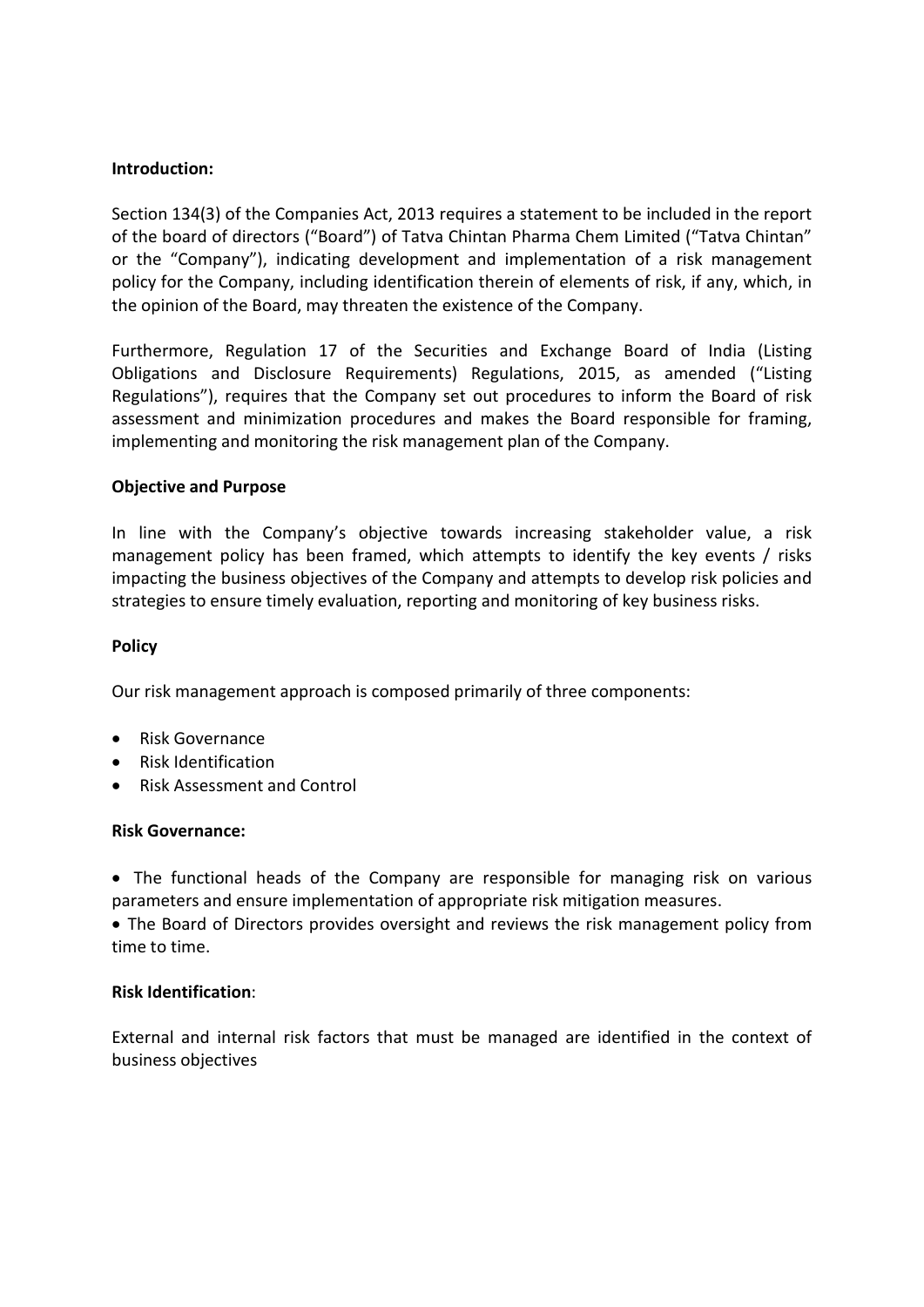- Risk Assessment and Control:<br>This comprises the following:<br>• Risk assessment and reporting<br>• Risk control<br>• Canability development
- 
- 

Risk Assessment and Control:<br>
This comprises the following:<br>
• Risk assessment and reporting<br>
• Risk control<br>
• Capability development<br>
On a periodic basis risk, external and internal risk factors are assessed by responsi<br> Risk Assessment and Control:<br>
This comprises the following:<br>
• Risk assessment and reporting<br>
• Risk control<br>
• Capability development<br>
On a periodic basis risk, external and internal risk factors are assessed by<br>
managers Risk Assessment and Control:<br>
This comprises the following:<br>
• Risk control<br>
• Capability development<br>
On a periodic basis risk, external and internal risk factors are assessed by responsible<br>
managers across the organizat **Risk Assessment and Control:**<br>
This comprises the following:<br>
• Risk assessment and reporting<br>
• Risk control<br>
• Capability development<br>
On a periodic basis risk, external and internal risk factors are assessed by respons **Risk Assessment and Control:**<br> **This comprises the following:**<br> **e** Risk assessment and reporting<br> **e** Risk control<br> **e** Capability development<br>
On a periodic basis risk, external and internal risk factors are assessed by **Risk Assessment and Control:**<br> **This comprises the following:**<br>
• Risk assessment and reporting<br>
• Risk control<br>
• Capability development<br>
On a periodic basis risk, external and internal risk factors are assessed by respo **Risk Assessment and Control:**<br> **This comprises the following:**<br>
• Risk assessment and reporting<br>
• Risk control<br>
• Capability development<br>
On a periodic basis risk, external and internal risk factors are assessed by respo follows: Risk Assessment and Control:<br>
This comprises the following:<br>
• Risk assessment and reporting<br>
• Risk control<br>
• Capability development<br>
On a periodic basis risk, external and internal risk factors are assessed by responsib **Risk Assessment and Control:**<br> **This comprises the following:**<br> **CRIMS assessment and reporting**<br> **e** Risk control<br> **o** a periodic basis risk, external and internal risk factors are assessed by responsible<br>
managers acros **Risk Assessment and Control:**<br>This comprises the following:<br> **Faisk assessment and reporting**<br> **ERISK CONTOTES**<br> **CONTOTES**<br> **CONTOTES**<br> **CONTOTES**<br> **CONTOTES**<br> **CONTOTES**<br> **CONTOTES**<br> **CONTOTES**<br> **CONTOTES**<br> **CONTOTES**<br> This comprises the following:<br>
• Risk assessment and reporting<br>
• Risk control<br>
• Capability development<br>
• Capability development<br>
On a periodic basis risk, external and internal risk factors are assessed by re<br>
managers **Example 10**<br> **Example 10**<br> **Example 10**<br> **Example Capability development**<br> **On a periodic basis risk, external and internal risk factors are assessed by responsible**<br> **On a periodic basis risk, external and internal risk FROM SET THE CONDUCT CONDUCT CONDUCT CONDUCT CONDUCT CONDUCT CONDUCT CONDUCT CONDUCT CONDUCT THE SET INTERENT CONDUCT THE SET IN THE SET IN THE SET IN THE SET IN THE SET IN THE SET IN THE SET IN THE SET IN THE SET IN THE** Fluctuative Cocopium of Cocopium Cocopium Cocopium and priorities are identified and formally reported through<br>mennagers across the organization. The risks are identified and formally reported through<br>mechanisms such as op

operations follows:<br>
• Broad market trends and other factors beyond the Company's coreducing demand for its services and harming its business, financial condit<br>
operations<br>
• Failure in implementing its current and future strategic p

- 
- 
- 

- 
- 
- 
- 
- 
- 

reducing demand for its services and harming its business, financial condition and results of<br>operations<br>  $\bullet$  Failure in implementing its current and future strategic plans<br>  $\bullet$  Significant and rapid technological change management across the Company on the basis of reports received from functions<br>
• Significant and rapid technological change<br>
• Damage to its reputation<br>
• Damage to its reputation<br>
• Its products losing market appeal and t **Failure in implementing its current and future strategic plans**<br> **• Significant and rapid technological change**<br> **• Damage to is reputation** • Its products losing market appeal and the Company not being able to expand int • Exponsiveness to changes; **Review of operations** and the Company not being able to expand into new product lines or attracting new types of investors<br>**•** Its risk management methods and insurance policies not being effec

- 
- 
-